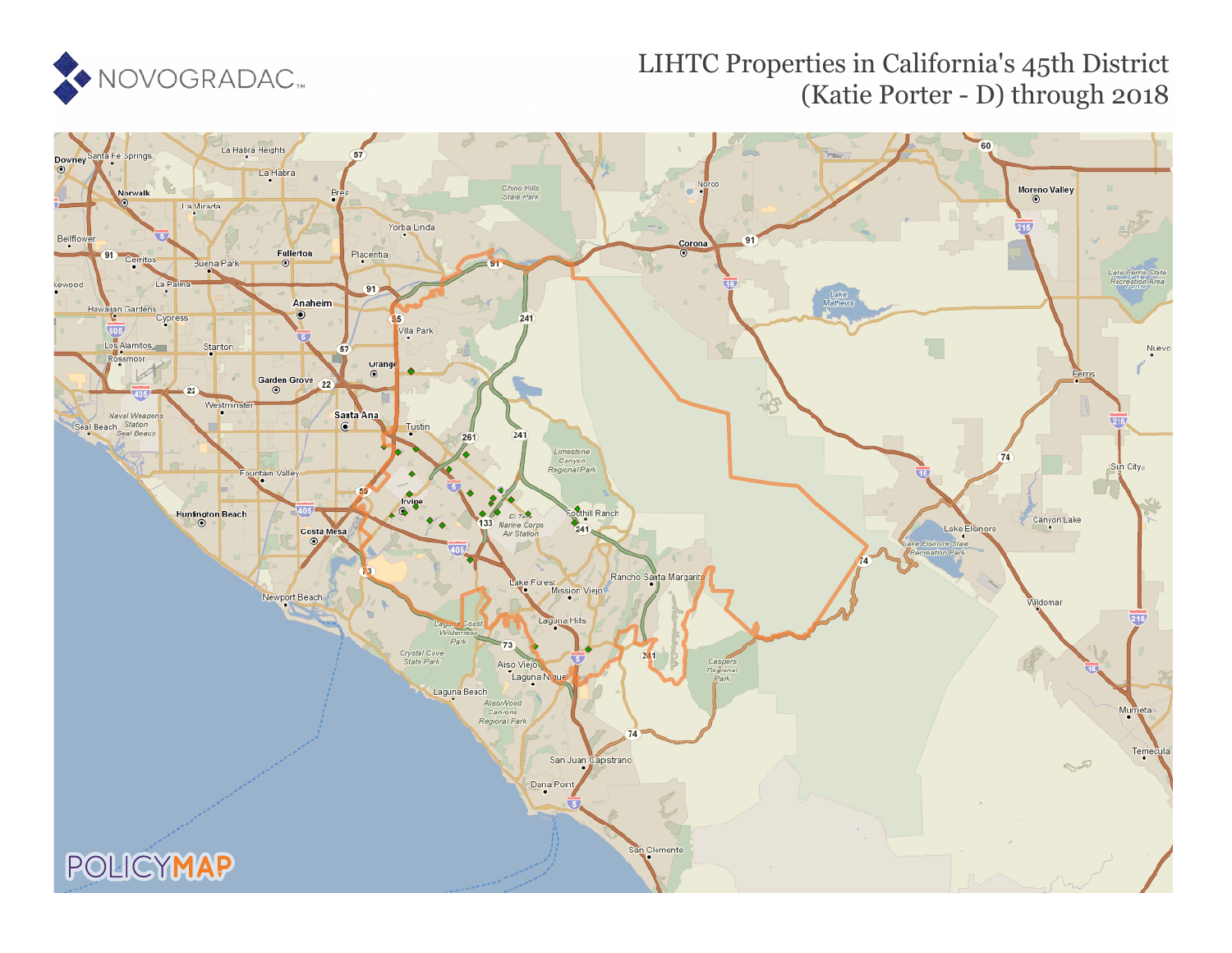## LIHTC Properties in California's 45th District Through 2018

| <b>Project Name</b>                             | <b>Address</b>                               | <b>City</b>      | <b>State</b> | <b>Zip Code</b> | Nonprofit<br><b>Sponsor</b> | <b>Allocation</b><br>Year | Annual<br><b>Allocated</b><br><b>Amount</b> | in Service | <b>Year Placed Construction</b><br><b>Type</b> | <b>Total</b><br><b>Units</b> | Low<br>Income<br><b>Units</b> | <b>Rent or</b><br>Income<br><b>Ceiling</b> | <b>Credit</b><br><b>Percentag Exempt</b><br>$\bullet$ | Tax-<br><b>Bond</b> | <b>HUD Multi-</b><br>Family<br><b>Financing/Rent</b><br>al Assistance |
|-------------------------------------------------|----------------------------------------------|------------------|--------------|-----------------|-----------------------------|---------------------------|---------------------------------------------|------------|------------------------------------------------|------------------------------|-------------------------------|--------------------------------------------|-------------------------------------------------------|---------------------|-----------------------------------------------------------------------|
| <b>HERITAGE PLACE AT</b><br><b>TUSTIN</b>       | 1101<br><b>SYCAMORE</b><br>AVE               | <b>TUSTIN</b>    | CA           | 92780           | No                          | 2001                      | \$199,021                                   | 2003       | <b>New Construction</b>                        | 54                           | 53                            | 60% AMGI                                   | 30 %<br>present<br>value                              | Yes                 |                                                                       |
| STONEGATE SENIOR 170 N<br><b>APTS</b>           | PROSPECT ST                                  | ORANGE           | CA           | 92869           | No                          | 2001                      | \$195,550                                   | 2003       | New Construction                               | 20                           | 19                            | 60% AMGI                                   | 70%<br>present<br>value                               | No                  |                                                                       |
| <b>SAN PAULO APTS</b>                           | <b>100 DURANZO</b><br><b>AISLE</b>           | <b>IRVINE</b>    | CA           | 92606           | $\rm No$                    | 1992                      | \$468,373                                   | 1993       | <b>New Construction</b>                        | 382                          | 153                           | 60% AMGI                                   | 30 %<br>present<br>value                              | Yes                 |                                                                       |
| <b>HERITAGE VILLAS</b><br><b>SENIOR HOUSING</b> | 26836 OSO<br><b>PKWY</b>                     | MISSION VIEJO CA |              | 92691           | No                          | 2000                      | \$465,039                                   | 2000       | <b>New Construction</b>                        | 143                          | 142                           | 60% AMGI                                   | 30%<br>present<br>value                               | Yes                 |                                                                       |
| <b>IRVINE INN</b>                               | 2810 WARNER<br>$\operatorname{\mathbf{AVE}}$ | <b>IRVINE</b>    | CA           | 92606           | $\rm No$                    | 1994                      | \$967,604                                   | 1995       | <b>New Construction</b>                        | 194                          | 192                           | 60% AMGI                                   | 70%<br>present<br>value                               | No                  |                                                                       |
| <b>SANTA ALICIA</b>                             | 100<br><b>SANTORINI</b>                      | <b>IRVINE</b>    | CA           | 92606           | $\mathbf{N}\mathbf{o}$      | 1995                      | \$879,324                                   | 1996       | <b>New Construction</b>                        | 84                           | 82                            | 60% AMGI                                   | 70%<br>present<br>value                               | No                  |                                                                       |
| THE KNOLLS<br>(ORANGE)                          | 206 N<br>PROSPECT ST                         | ORANGE           | CA           | 92869           | $\mathbf{N}\mathbf{o}$      | 1995                      | \$883,516                                   | 1996       | Acquisition and<br>Rehab                       | 260                          | 260                           | 60% AMGI                                   | 30%<br>present<br>value                               | Yes                 |                                                                       |
| <b>INN AT</b><br><b>WOODBRIDGE</b>              | 3 OSBORN ST IRVINE                           |                  | CA           | 92604           | No                          | 1993                      | \$807,322                                   | 1996       | <b>New Construction</b>                        | 116                          | 116                           | 60% AMGI                                   | 70 %<br>present<br>value                              | No                  |                                                                       |
| <b>HAMPTON SQUARE</b><br><b>APTS</b>            | 16331<br><b>MCFADDEN</b><br>AVE              | <b>TUSTIN</b>    | CA           | 92780           | No                          | 1996                      | \$296,113                                   | 1997       | Acquisition and<br>Rehab                       | 350                          | 212                           | 60% AMGI                                   | 30%<br>present<br>value                               | Yes                 |                                                                       |
| <b>WESTCHESTER PARK</b>                         | 1602 NISSON<br><b>RD</b>                     | <b>TUSTIN</b>    | CA           | 92780           | $\rm No$                    | 1998                      | \$472,956                                   | 1998       | Acquisition and<br>Rehab                       | 149                          | 149                           | 60% AMGI                                   | 30%<br>present<br>value                               | Yes                 |                                                                       |
| <b>GRANITE COURT</b>                            | <b>2853 KELVIN</b><br><b>AVE</b>             | <b>IRVINE</b>    | CA           | 92614           |                             | 2007                      | \$1,131,772                                 | 2009       | <b>New Construction</b>                        | 71                           | 70                            | 60% AMGI                                   | 30 %<br>present<br>value                              | Yes                 |                                                                       |
| <b>WOODBRIDGE</b><br><b>MANOR</b>               | 27 LAKE RD                                   | <b>IRVINE</b>    | CA           | 92604           | No                          | 2004                      | \$687,665                                   | 2005       | Acquisition and<br>Rehab                       | 165                          | 164                           | 60% AMGI                                   | 30%<br>present<br>value                               | Yes                 |                                                                       |
| <b>LAGUNA CANYON</b><br><b>APTS</b>             | 400<br><b>LIMESTONE</b>                      | <b>IRVINE</b>    | CA           | 92603           | $\mathbf{N}\mathbf{o}$      | 2002                      | \$553,680                                   | 2005       | <b>New Construction</b>                        | 120                          | 118                           | 60% AMGI                                   | 30 %<br>present<br>value                              | Yes                 |                                                                       |

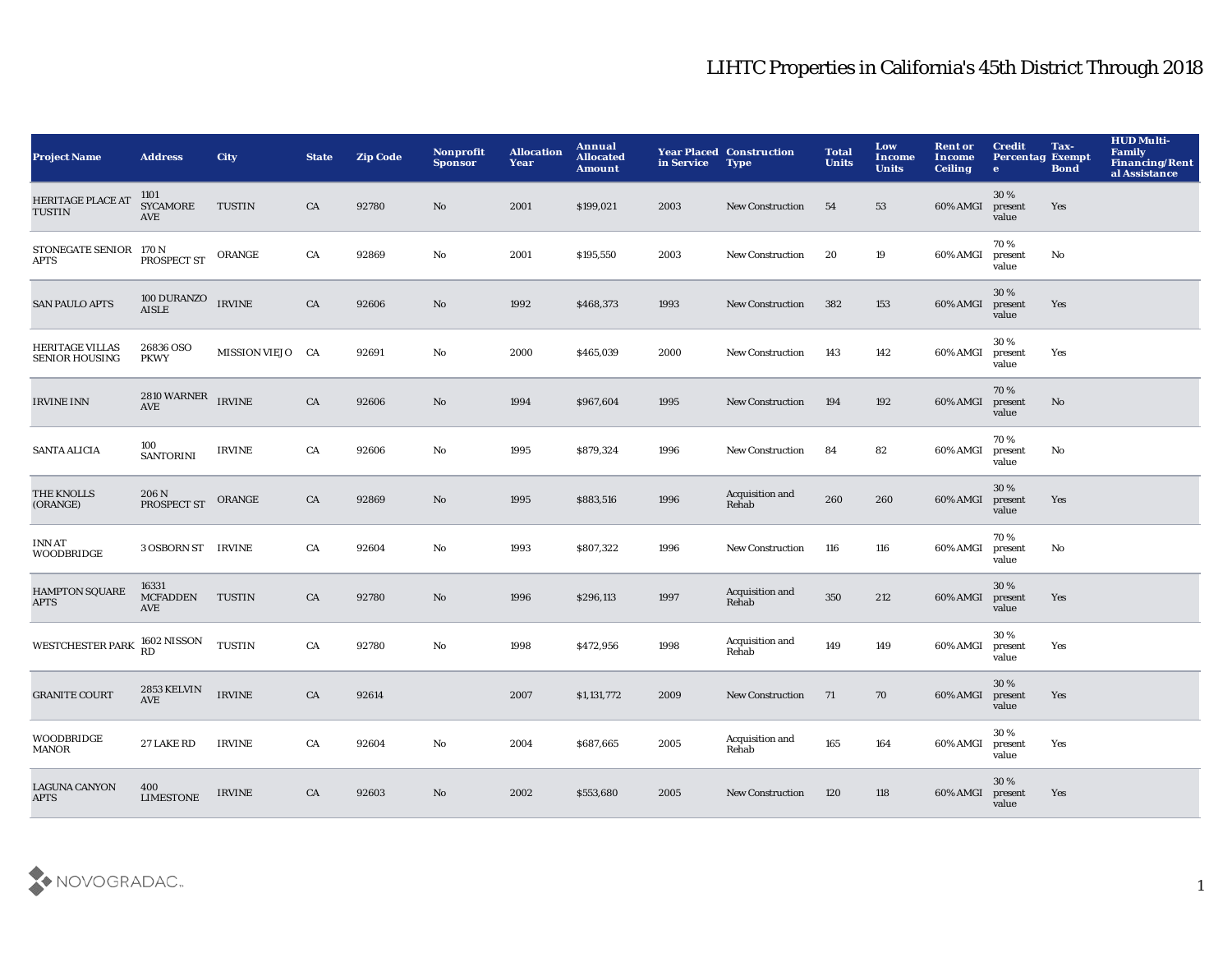## LIHTC Properties in California's 45th District Through 2018

| Project Name                                   | <b>Address</b>                              | City                | <b>State</b> | <b>Zip Code</b> | <b>Nonprofit</b><br><b>Sponsor</b> | <b>Allocation</b><br>Year | Annual<br><b>Allocated</b><br><b>Amount</b> | in Service | <b>Year Placed Construction</b><br><b>Type</b> | <b>Total</b><br><b>Units</b> | Low<br><b>Income</b><br><b>Units</b> | <b>Rent or</b><br><b>Income</b><br><b>Ceiling</b> | <b>Credit</b><br><b>Percentag Exempt</b><br>$\mathbf{e}$ | Tax-<br><b>Bond</b> | <b>HUD Multi-</b><br><b>Family</b><br><b>Financing/Rent</b><br>al Assistance |
|------------------------------------------------|---------------------------------------------|---------------------|--------------|-----------------|------------------------------------|---------------------------|---------------------------------------------|------------|------------------------------------------------|------------------------------|--------------------------------------|---------------------------------------------------|----------------------------------------------------------|---------------------|------------------------------------------------------------------------------|
| RANCHO NIGUEL<br>APTS                          | 25952 VIA<br><b>LOMAS</b>                   | <b>LAGUNA HILLS</b> | CA           | 92653           | No                                 | 2004                      | \$248,831                                   | 2005       | Acquisition and<br>Rehab                       | 51                           | 50                                   | 60% AMGI                                          | 30%<br>present<br>value                                  | Yes                 |                                                                              |
| PALOMA SUMMIT<br><b>APTS</b>                   | 26371 PALOMA                                | FOOTHILL<br>RANCH   | CA           | 92610           | No                                 | 1991                      | \$0                                         | 1991       | <b>New Construction</b>                        | 200                          | 40                                   |                                                   | 30%<br>present<br>value                                  | Yes                 |                                                                              |
| <b>ANTON PORTOLA</b><br><b>APARTMENTS</b>      | 100<br>FOUNTAINHE IRVINE<br>AD              |                     | CA           | 94404           | No                                 | 2015                      | \$2,252,298                                 | 2017       | <b>New Construction</b>                        | 256                          | 253                                  | 50% AMGI                                          | 30%<br>present<br>value                                  |                     | $\mathbf{N}\mathbf{o}$                                                       |
| <b>CADENCE FAMILY</b><br><b>IRVINE HOUSING</b> | 1158 HAMAL                                  | <b>IRVINE</b>       | CA           | 92618           | No                                 | 2015                      | \$1,058,921                                 | 2017       | New Construction                               | 82                           | 81                                   | 60% AMGI                                          | 30%<br>present<br>value                                  |                     | No                                                                           |
| ARBOR AT<br>WOODBURY                           | 300 REGAL                                   | <b>IRVINE</b>       | CA           | 92620           | No                                 | 2008                      | \$1,713,675                                 | 2009       | <b>New Construction</b>                        | 90                           | 89                                   | 60% AMGI                                          | 70%<br>present<br>value                                  | No                  | No                                                                           |
| <b>WINDROW APTS</b>                            | $5300\,{\rm TRABUCO}$ $_{\rm IRVINE}$<br>RD |                     | CA           | 92620           | No                                 | 2003                      | \$464,918                                   | 2006       | <b>New Construction</b>                        | 96                           | 94                                   | 60% AMGI                                          | 30 %<br>present<br>value                                 | Yes                 |                                                                              |
| DORIA APT HOMES<br>PHASE I                     | 1000 CRESTED<br><b>BIRD</b>                 | <b>IRVINE</b>       | CA           | 92620           | Yes                                | 2010                      | \$1,212,088                                 | 2011       | <b>New Construction</b>                        | 59                           | 59                                   | 60% AMGI                                          | 70%<br>present<br>value                                  | No                  | No                                                                           |
| <b>COVENTRY COURT</b>                          | 17101<br>CAMBRIDGE TUSTIN<br><b>WAY</b>     |                     | CA           | 92782           | No                                 | 2010                      | \$416,361                                   | 2012       | <b>New Construction</b>                        | 97                           | 97                                   | 60% AMGI                                          | 30 %<br>present<br>value                                 | Yes                 | No                                                                           |
| <b>WOODBURY WALK</b>                           | 99 TALISMAN IRVINE                          |                     | CA           | 92620           | No                                 | 2005                      | \$1,882,612                                 | 2007       | <b>New Construction</b>                        | 150                          | 148                                  | 60% AMGI                                          | 70%<br>present<br>value                                  | No                  |                                                                              |
| MONTECITO VISTA<br><b>APT HOMES</b>            | 4000 EL<br><b>CAMINO REAL</b>               | <b>IRVINE</b>       | ${\rm CA}$   | 92602           | No                                 | 2003                      | \$702,862                                   | 2005       | <b>New Construction</b>                        | 162                          | 161                                  | 60% AMGI                                          | 30 %<br>present<br>value                                 | Yes                 |                                                                              |
| <b>DORIA APT HOMES</b><br><b>PHASE II</b>      | 1000 CRESTED IRVINE<br><b>BIRD</b>          |                     | CA           | 92620           | Yes                                | 2012                      | \$680,287                                   | 2013       | <b>New Construction</b>                        | 74                           | 73                                   | 60% AMGI                                          | 70%<br>present<br>value                                  | Yes                 | Yes                                                                          |
| ANESI APARTMENTS<br>(AKA ALEGRE APTS)          | 3100 VISIONS IRVINE                         |                     | CA           | 92620           | No                                 | 2013                      | \$2,453,227                                 | 2015       | <b>New Construction</b>                        | 104                          | 103                                  | 60% AMGI                                          | 70%<br>present<br>value                                  | $\mathbf{No}$       | No                                                                           |
| <b>ANTON LEGACY</b><br><b>APARTMENTS</b>       | <b>3100 PARK</b><br><b>AVENUE</b>           | <b>TUSTIN</b>       | CA           | 92782           | No                                 | 2013                      | \$1,363,606                                 | 2015       | <b>New Construction</b>                        | 163                          | 161                                  | 60% AMGI                                          | 30%<br>present<br>value                                  | Yes                 | No                                                                           |